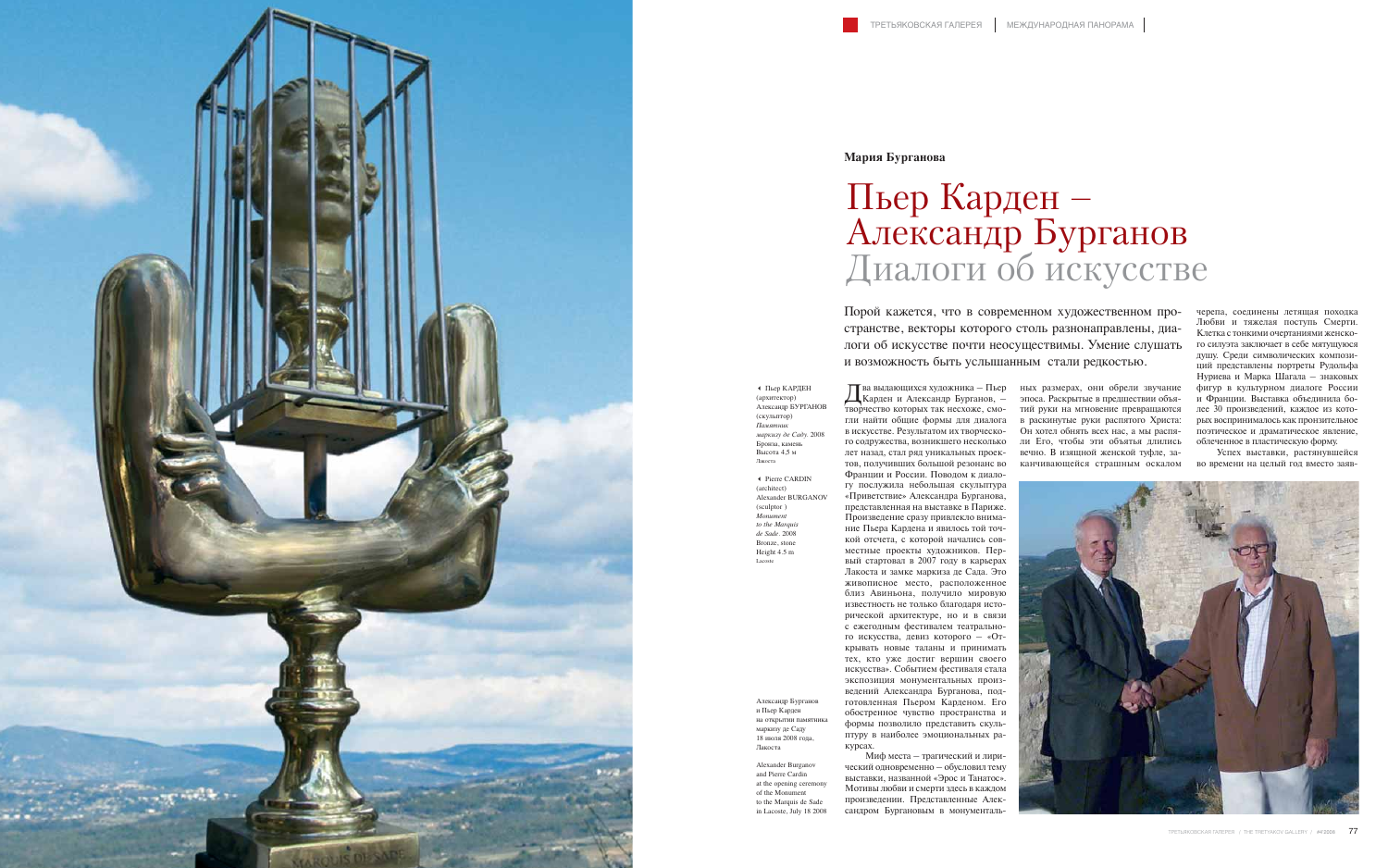**Dierre Cardin and Alexander Burganov,** two outstanding artists whose art is so very different, have managed to find such a common ground for dialogue. Their artistic friendship started several years ago and resulted in a number of unique projects that made a splash in both France and in Russia. The dialogue started with a small sculpture by Alexander Burganov, "The Greeting", which was presented at the exhibition in Paris. This work of art immediately attracted Pierre Cardin's attention and marked the beginning of the two artists' joint artistic projects. The first one was launched in 2007 in the quarry of Lacoste and the chateau of the Marquis de Sade. This place, located near Avignon, is world famous not only because of its historic architecture, but also because of the theatre festival that takes place there.

The festival's slogan is "To discover new talents, and invite those who have already reached the heights of their art". The festival's major event was the exhibition of monumental art of Alexander Burganov, designed by Pierre Cardin, whose unique and absolutely special vision of space and shape helped present the sculptures from the most emotional vantage point. The myth of the place, both tragic and lyrical, gave the theme its name: "Eros and Thanatos". The themes of love

ticated Parisians were struck not only by the works themselves, but by the unique form of their presentation. Many sculptures, executed in white composite material, were elevated high above the ground and seemed to be floating against the rows of black mighty tree trunks and the blossoming greenery of the Champs-Élysées. Alexander Burganov's small bronze compositions offered a contrast to the monumental forms. The general stylistic direction of the pieces may be characterized as "magical realism", which has roots in early surrealism, but has a notable place of its own in the art of the  $20<sup>th</sup>$  and  $21<sup>st</sup>$  centuries. All of the images, expressed in Alexander Burganov's unique plastic language, won immediate recognition.

At the same time, the Moscow-Paris Exhibition opened in the Moscow State Museum "Dom Burganova" (Burganov's House) on the Arbat. The exhibit showcased the art of both Burganov and Cardin. Here Alexander Burganov offered his version of the exhibition. Inclined towards monumental forms of expression, he presented photos of Cardin's work on a grandiose scale by creating unique collages and installations.

The Lacoste exhibition of monumental work, which began so auspiciously in 2007, continued with success in the summer of 2008. The monument to the

and death are here in every work of art. Presented by Alexander Burganov on a monumental scale, they acquired epic proportions. The arms, open for embrace, for a moment become the prostrate arms of the crucified Christ, as if saying: "He wanted to embrace us all, but we crucified Him so that this embrace lasts forever." An elegant woman's shoe ends up as the horrific grin of a skull, connecting the flying gait of Love with Death's heavy steps. A cage with a fine feminine outline imprisons a restless soul inside. Among symbolic compositions there are portraits of Rudolf Nureyev and Marc Chagall — key figures in the cultural dialogue between Russia and France.

The exhibition brought together about 30 pieces, each of them perceived as a poignant poetic and dramatic phenomenon, embodied in a plastic form. The success of the exhibition — which lasted for the whole year instead of a month, as had been originally announced — made it clear that the Cardin-Burganov project would continue. The exhibition included a number of new works, and was moved to Paris at Pierre Cardin's suggestion.

It opened on March 11 2008 at several sites simultaneously — on the Champs-Élysées near the Place de la Concorde, at the Cardin Theatre and at Résidence Maxim's de Paris. The exhibition was called "Columns and Clouds" and sophis-

Sometimes it seems that the terrain of modern art fans out in so many directions that it is almost impossible to have a dialogue on the subject. The capacity to listen and the possibility of being heard have become quite rare.



**Maria Burganova**

## Pierre Cardin and Alexander Burganov: An Artistic Dialogue

Музей моды Пьера Кардена, Париж

Paris

Фестиваль искусств, Лакоста, 2007 Экспозиция скульптур Александра Бурганова

Pierre Cardin Museum, Alexander BURGANOV *Drawing*. 2008





Arts Festival in Lacoste, 2007 Exhibition of Alexander Burganov's Sculptures

Александр БУРГАНОВ

*Рисунок*. 2008